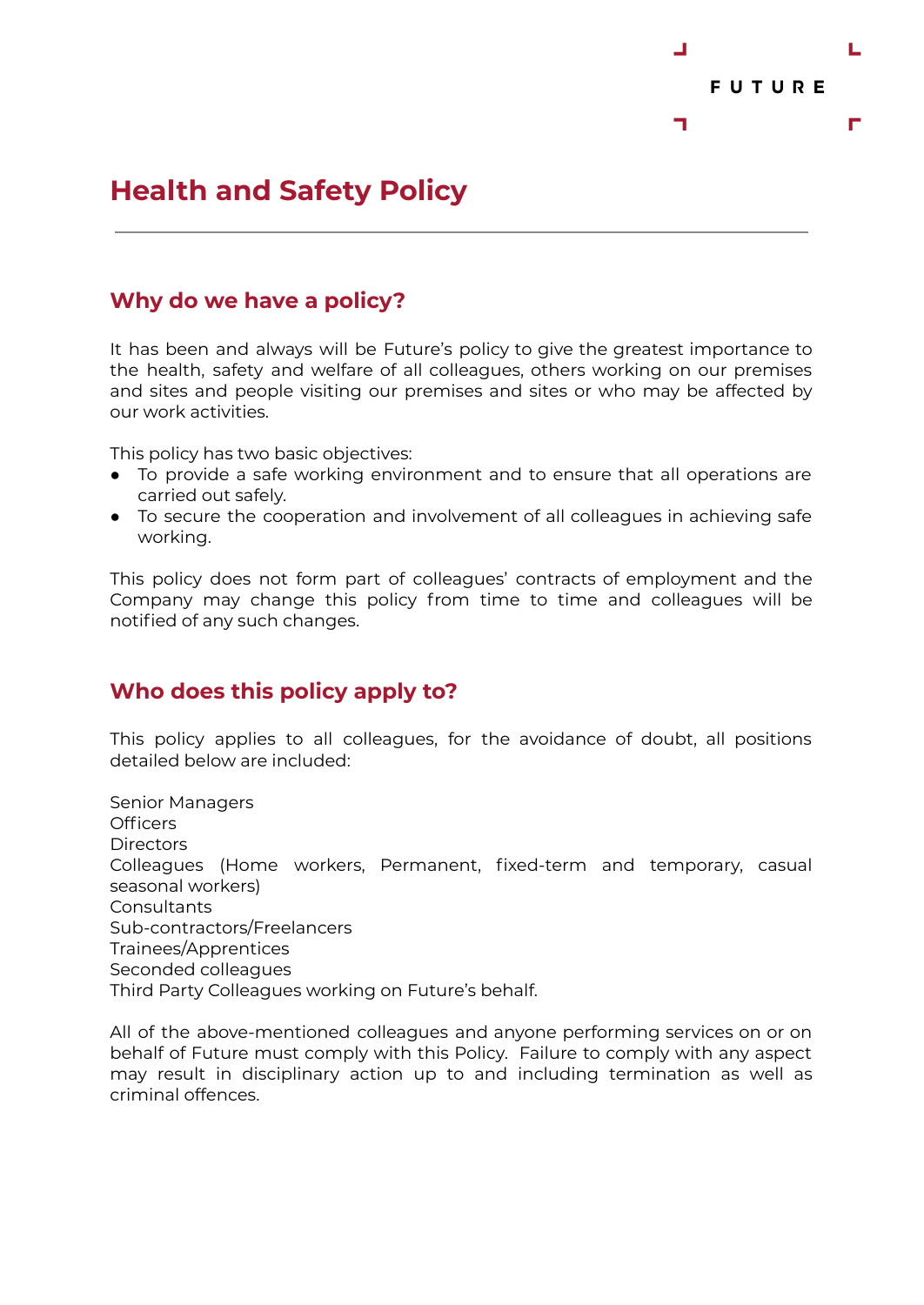

### **General Principles**

The Health and Safety at Work Act places general duties for health and safety on all people at work - employers, colleagues and self-employed people. Individuals may be prosecuted for breaches of the Act as well as organisations. All colleagues have a statutory duty to observe all health and safety rules and to take all reasonable care to promote the health and safety at work of themselves and their fellow colleagues. Set out below are our main duties and obligations as your employer, together with details of what we expect from all colleagues.

## **Procedure**

As your **employer**, our duties include:

- Making your workplace safe and without risks to health
- Making sure that the plant and machinery are safe and safe systems of work are set and followed
- Ensuring articles and substances are moved, stored and used safely
- Providing adequate welfare facilities
- Giving you the information, instruction, training and supervision necessary for your health and safety.

We will also:

- Assess the health and safety risks and put control measures in place
- Draw up a health and safety policy. All colleagues must read the policy and sign to this effect
- Appoint someone competent to help with health and safety responsibilities (safety officer)
- Set up emergency procedures
- Provide first aid facilities
- Make sure that your workplace satisfies health, safety and welfare requirements in areas including ventilation, temperature, lighting, toilets and rest facilities
- Make sure that work equipment is suitable and is maintained
- Take precautions against danger from sources such as flammable or explosive hazards, electrical equipment, noise, radiation, and incorrect manual handling
- Provide health surveillance which allows for early identification of ill health and helps identify any corrective action needed. Health surveillance may be required by law if your colleagues are exposed to noise or vibration, solvents, fumes, dust, biological agents and other substances hazardous to health, or work in compressed air
- Provide and maintain safety signs
- Report certain injuries, diseases and dangerous occurrences

As a **colleague,** you must:

- Take reasonable care of your own health and safety and that of others who may be affected by the things you do at work
- Cooperate with us on health and safety